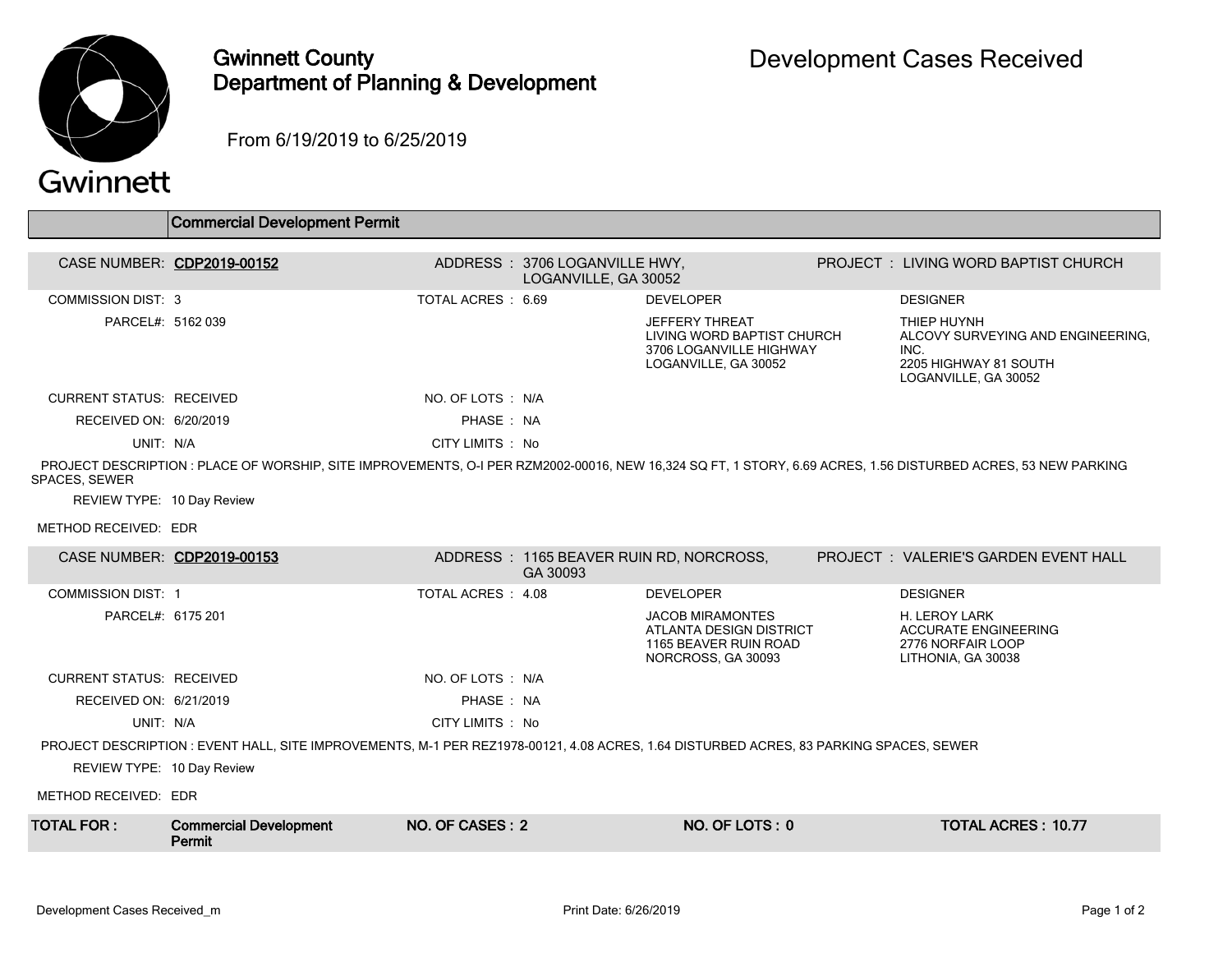|                                 | <b>Final Plat</b>                                                                                                         |                     |                                                           |                                                                                                                                             |  |                                                                                                          |  |  |
|---------------------------------|---------------------------------------------------------------------------------------------------------------------------|---------------------|-----------------------------------------------------------|---------------------------------------------------------------------------------------------------------------------------------------------|--|----------------------------------------------------------------------------------------------------------|--|--|
| CASE NUMBER: FPL2019-00036      |                                                                                                                           |                     | ADDRESS : FRIENDSHIP RD (3200 BLOCK),<br>BUFORD, GA 30519 |                                                                                                                                             |  | <b>PROJECT : TRINITY FALLS</b>                                                                           |  |  |
| <b>COMMISSION DIST: 4</b>       |                                                                                                                           | TOTAL ACRES : 10.82 |                                                           | <b>DEVELOPER</b>                                                                                                                            |  | <b>DESIGNER</b>                                                                                          |  |  |
| PARCEL#: 1003 026               |                                                                                                                           |                     |                                                           | <b>MATT HOLDER</b><br>CENTURY COMMUNITIES OF GEORGIA.<br><b>LLC</b><br>3091 GOVERNOR'S LAKE DRIVE<br><b>SUITE 200</b><br>NORCROSS, GA 30071 |  | <b>BYRON ARCENEAUX</b><br>PRIMUS ENGINEERING, INC.<br>3010 HAMILTON MILL ROAD<br><b>BUFORD, GA 30519</b> |  |  |
| <b>CURRENT STATUS: RECEIVED</b> |                                                                                                                           | NO. OF LOTS: 6      |                                                           |                                                                                                                                             |  |                                                                                                          |  |  |
| RECEIVED ON: 6/20/2019          |                                                                                                                           | PHASE: NA           |                                                           |                                                                                                                                             |  |                                                                                                          |  |  |
| UNIT: N/A                       |                                                                                                                           | CITY LIMITS : No    |                                                           |                                                                                                                                             |  |                                                                                                          |  |  |
|                                 | PROJECT DESCRIPTION : SINGLE FAMILY SUBDIVISION, R-60 PER RZR2017-00025, 6 LOTS, 10.82 ACRES, 4.9 OPEN SPACE ACRES, SEWER |                     |                                                           |                                                                                                                                             |  |                                                                                                          |  |  |
| REVIEW TYPE: 10 Day Review      |                                                                                                                           |                     |                                                           |                                                                                                                                             |  |                                                                                                          |  |  |
| METHOD RECEIVED: EDR            |                                                                                                                           |                     |                                                           |                                                                                                                                             |  |                                                                                                          |  |  |
| <b>TOTAL FOR :</b>              | <b>Final Plat</b>                                                                                                         | NO. OF CASES: 1     |                                                           | NO. OF LOTS: 6                                                                                                                              |  | <b>TOTAL ACRES: 10.82</b>                                                                                |  |  |
|                                 | <b>Subdivision Development Permit</b>                                                                                     |                     |                                                           |                                                                                                                                             |  |                                                                                                          |  |  |
|                                 |                                                                                                                           |                     |                                                           |                                                                                                                                             |  |                                                                                                          |  |  |
|                                 |                                                                                                                           |                     |                                                           |                                                                                                                                             |  |                                                                                                          |  |  |
|                                 | CASE NUMBER: SDP2019-00033                                                                                                |                     | ADDRESS: HOLMAN RD (1700 BLOCK),<br>HOSCHTON, GA 30548    |                                                                                                                                             |  | <b>PROJECT : HOLMAN FOREST</b>                                                                           |  |  |
| <b>COMMISSION DIST: 3</b>       |                                                                                                                           | TOTAL ACRES : 23.47 |                                                           | <b>DEVELOPER</b>                                                                                                                            |  | <b>DESIGNER</b>                                                                                          |  |  |
| PARCEL#: 3003 042               |                                                                                                                           |                     |                                                           | <b>CORBITT WOODS</b><br>CLAYTON PROPERTIES GROUP DBA<br>CHAFIN BUILDERS, INC.<br>5230 BELLEWOOD COURT<br>SUITE A<br>BUFORD, GA 30518        |  | <b>BYRON ARCENEAUX</b><br>PRIMUS ENGINEERING, INC.<br>3010 HAMILTON MILL ROAD<br>BUFORD, GA 30519        |  |  |
| <b>CURRENT STATUS: RECEIVED</b> |                                                                                                                           | NO. OF LOTS : 48    |                                                           |                                                                                                                                             |  |                                                                                                          |  |  |
| RECEIVED ON: 6/20/2019          |                                                                                                                           | PHASE: NA           |                                                           |                                                                                                                                             |  |                                                                                                          |  |  |
| UNIT: N/A                       |                                                                                                                           | CITY LIMITS : No    |                                                           |                                                                                                                                             |  |                                                                                                          |  |  |
|                                 | PROJECT DESCRIPTION : SINGLE FAMILY SUBDIVISION, OSC PER RZR2018-00034, 48 LOTS, 23.47 ACRES, 13.9 DISTURBED ACRES, SEWER |                     |                                                           |                                                                                                                                             |  |                                                                                                          |  |  |
| REVIEW TYPE: 10 Day Review      |                                                                                                                           |                     |                                                           |                                                                                                                                             |  |                                                                                                          |  |  |
| METHOD RECEIVED: EDR            |                                                                                                                           |                     |                                                           |                                                                                                                                             |  |                                                                                                          |  |  |
| <b>TOTAL FOR :</b>              | <b>Subdivision Development</b><br>Permit                                                                                  | NO. OF CASES: 1     |                                                           | <b>NO. OF LOTS: 48</b>                                                                                                                      |  | <b>TOTAL ACRES: 23.47</b>                                                                                |  |  |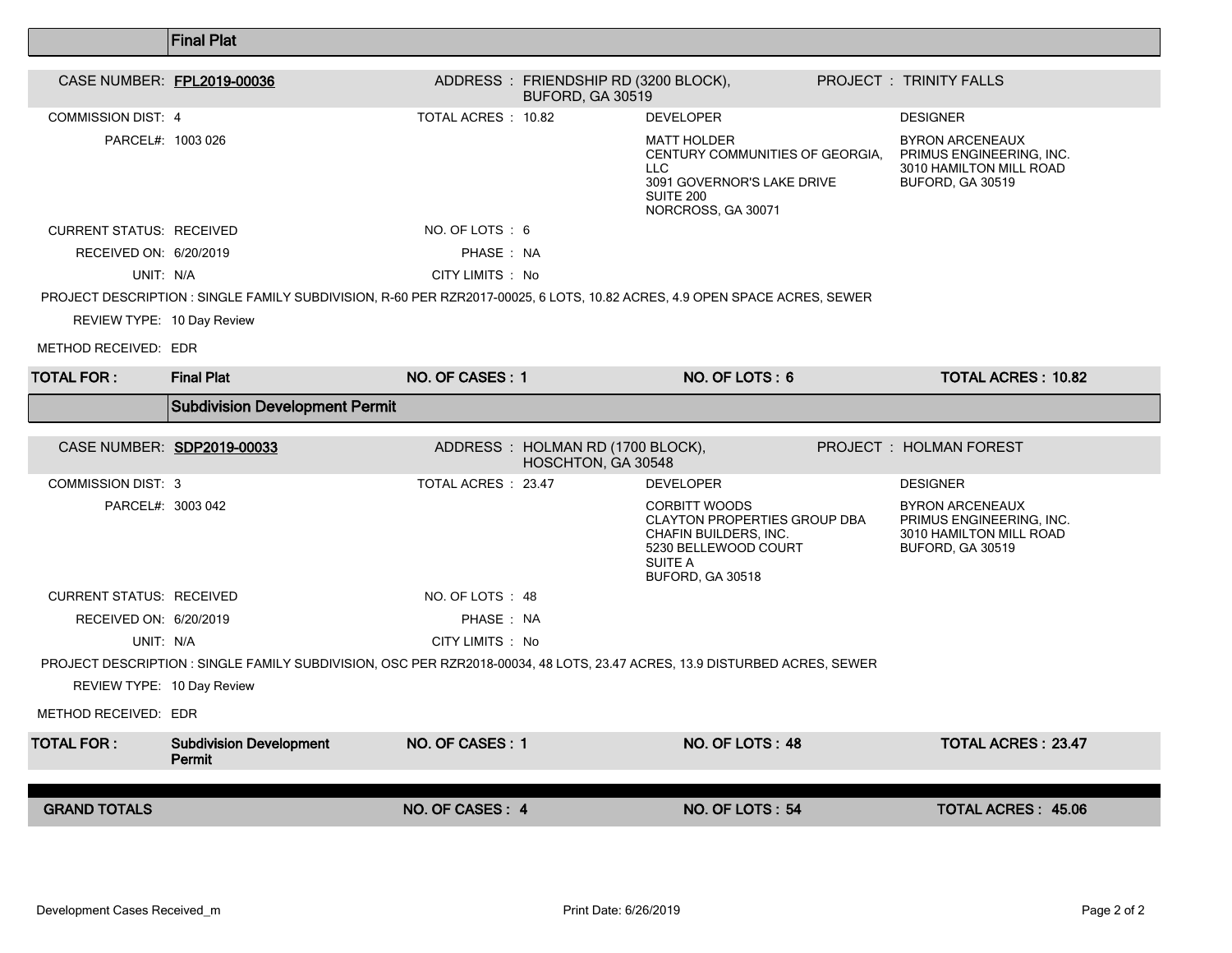

## Gwinnett County Department of Planning & Development

From 6/19/2019 to 6/25/2019

## Gwinnett

|                                 | <b>Commercial Development Permit</b>                                                                                                             |                    |                                                        |                                                                                                         |                                                                                                                   |  |
|---------------------------------|--------------------------------------------------------------------------------------------------------------------------------------------------|--------------------|--------------------------------------------------------|---------------------------------------------------------------------------------------------------------|-------------------------------------------------------------------------------------------------------------------|--|
|                                 |                                                                                                                                                  |                    |                                                        |                                                                                                         |                                                                                                                   |  |
|                                 | CASE NUMBER: CDP2019-00154                                                                                                                       |                    | ADDRESS: 3660 SWIFTWATER PARK DR,<br>SUWANEE, GA 30024 |                                                                                                         | PROJECT: ATLANTA FLOORING                                                                                         |  |
| <b>COMMISSION DIST: 1</b>       |                                                                                                                                                  | TOTAL ACRES: 3.94  |                                                        | <b>DEVELOPER</b>                                                                                        | <b>DESIGNER</b>                                                                                                   |  |
| PARCEL#: 7209 053               |                                                                                                                                                  |                    |                                                        | <b>FRANK WINTER</b><br>ATLANTA FLOORING<br>3665 SWIFTWATER PARK DRIVE<br>SUWANEE, GA 30024              | <b>MYLES WILLIAM MONTGOMERY</b><br>CIVILSCAPES. INC.<br>P.O. BOX 2115<br>CUMMING, GA 30028                        |  |
| <b>CURRENT STATUS: RECEIVED</b> |                                                                                                                                                  | NO. OF LOTS : N/A  |                                                        |                                                                                                         |                                                                                                                   |  |
| RECEIVED ON: 6/24/2019          |                                                                                                                                                  | PHASE: NA          |                                                        |                                                                                                         |                                                                                                                   |  |
| UNIT: N/A                       |                                                                                                                                                  | CITY LIMITS : Yes  |                                                        |                                                                                                         |                                                                                                                   |  |
|                                 | PROJECT DESCRIPTION : CITY OF SUWANEE, ATLANTA FLOORING, SITE IMPROVEMENTS, M-1, 3.941 ACRES, 0.55 DISTURBED ACRES, 13 NEW PARKING SPACES, SEWER |                    |                                                        |                                                                                                         |                                                                                                                   |  |
| REVIEW TYPE: 10 Day Review      |                                                                                                                                                  |                    |                                                        |                                                                                                         |                                                                                                                   |  |
| METHOD RECEIVED: EDR            |                                                                                                                                                  |                    |                                                        |                                                                                                         |                                                                                                                   |  |
| <b>TOTAL FOR:</b>               | <b>Commercial Development</b><br>Permit                                                                                                          | NO. OF CASES: 1    |                                                        | NO. OF LOTS: 0                                                                                          | <b>TOTAL ACRES: 3.94</b>                                                                                          |  |
|                                 |                                                                                                                                                  |                    |                                                        |                                                                                                         |                                                                                                                   |  |
|                                 | <b>Final Plat</b>                                                                                                                                |                    |                                                        |                                                                                                         |                                                                                                                   |  |
|                                 |                                                                                                                                                  |                    |                                                        |                                                                                                         |                                                                                                                   |  |
| CASE NUMBER: FPL2019-00035      |                                                                                                                                                  |                    | ADDRESS: BUFORD HWY (3300 BLOCK),<br>DULUTH, GA 00000  |                                                                                                         | PROJECT: SHERWOOD CROSSING                                                                                        |  |
| <b>COMMISSION DIST: 1</b>       |                                                                                                                                                  | TOTAL ACRES: 10.19 |                                                        | <b>DEVELOPER</b>                                                                                        | <b>DESIGNER</b>                                                                                                   |  |
| PARCEL#: 6292 004               |                                                                                                                                                  |                    |                                                        | CENTURY COMMUNITIES OF GEORGIA,<br>LLC.<br>3091 GOVERNORS LAKE DRIVE<br>SUITE 200<br>NORCROSS, GA 30071 | <b>CHRIS SANFORD</b><br>PLANNERS AND ENGINEERS<br>COLLABORATIVE, INC.<br>350 RESEARCH COURT<br>NORCROSS, GA 30092 |  |
| <b>CURRENT STATUS: RECEIVED</b> |                                                                                                                                                  | NO. OF LOTS: 79    |                                                        |                                                                                                         |                                                                                                                   |  |
| RECEIVED ON: 6/19/2019          |                                                                                                                                                  | PHASE: NA          |                                                        |                                                                                                         |                                                                                                                   |  |
| UNIT: N/A                       |                                                                                                                                                  | CITY LIMITS : Yes  |                                                        |                                                                                                         |                                                                                                                   |  |
|                                 | PROJECT DESCRIPTION : CITY OF DULUTH, SHERWOOD CROSSING, PUD, 79 LOTS, 10.186 ACRES, 2.25 OPEN SPACE ACRES, SEWER                                |                    |                                                        |                                                                                                         |                                                                                                                   |  |
| REVIEW TYPE: 10 Day Review      |                                                                                                                                                  |                    |                                                        |                                                                                                         |                                                                                                                   |  |